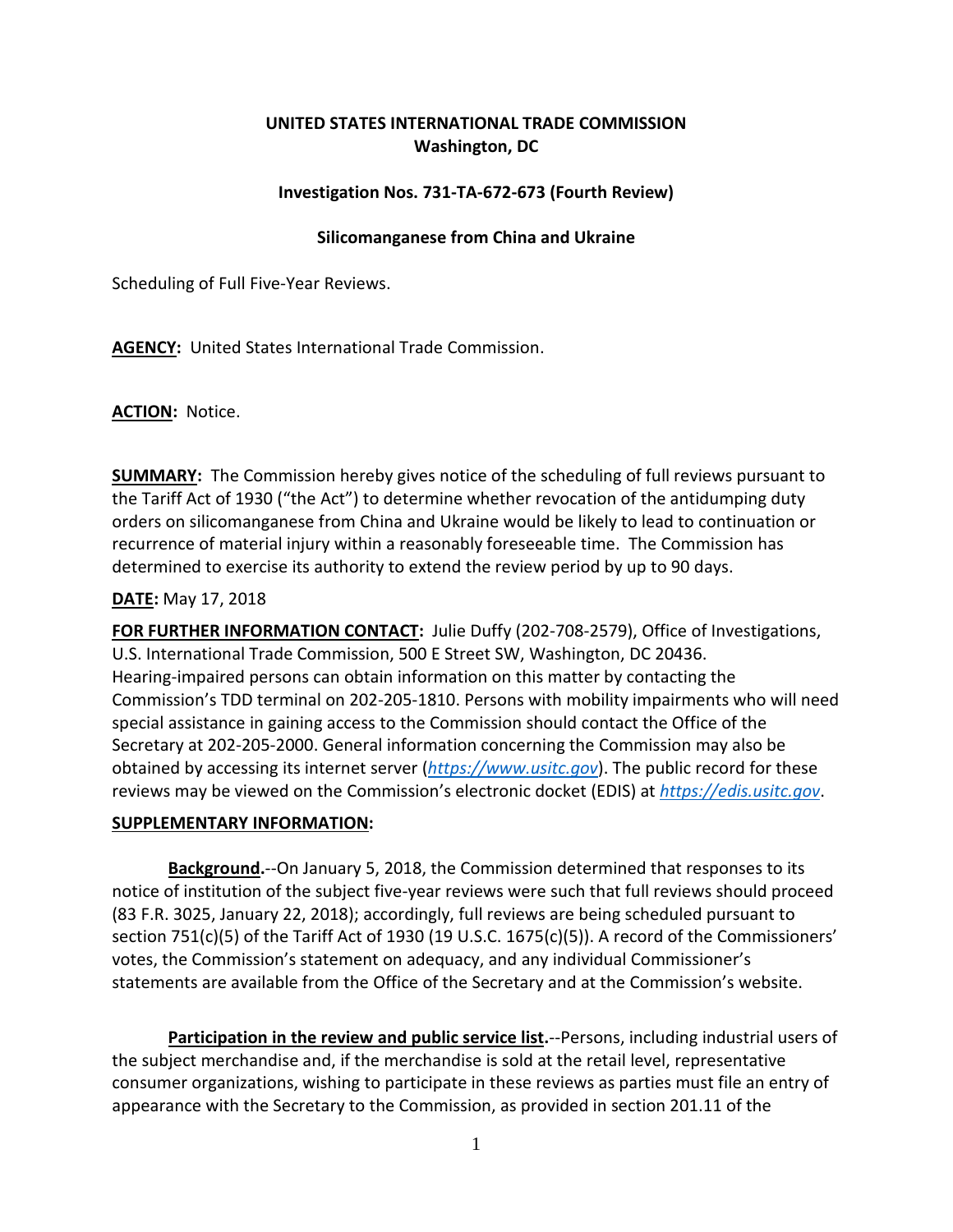Commission's rules, by 45 days after publication of this notice. A party that filed a notice of appearance following publication of the Commission's notice of institution of the reviews need not file an additional notice of appearance. The Secretary will maintain a public service list containing the names and addresses of all persons, or their representatives, who are parties to the reviews.

For further information concerning the conduct of these reviews and rules of general application, consult the Commission's Rules of Practice and Procedure, part 201, subparts A and B (19 CFR part 201), and part 207, subparts A, D, E, and F (19 CFR part 207).

**Limited disclosure of business proprietary information (BPI) under an administrative protective order (APO) and BPI service list.**--Pursuant to section 207.7(a) of the Commission's rules, the Secretary will make BPI gathered in these reviews available to authorized applicants under the APO issued in the reviews, provided that the application is made by 45 days after publication of this notice. Authorized applicants must represent interested parties, as defined by 19 U.S.C. 1677(9), who are parties to the reviews. A party granted access to BPI following publication of the Commission's notice of institution of the reviews need not reapply for such access. A separate service list will be maintained by the Secretary for those parties authorized to receive BPI under the APO.

**Staff report.**--The prehearing staff report in the reviews will be placed in the nonpublic record on September 4, 2018, and a public version will be issued thereafter, pursuant to section 207.64 of the Commission's rules.

**Hearing.**--The Commission will hold a hearing in connection with the reviews beginning at 9:30 a.m. on Tuesday, September 25, 2018, at the U.S. International Trade Commission Building. Requests to appear at the hearing should be filed in writing with the Secretary to the Commission on or before September 17, 2018. A nonparty who has testimony that may aid the Commission's deliberations may request permission to present a short statement at the hearing. All parties and nonparties desiring to appear at the hearing and make oral presentations should participate in a prehearing conference to be held on September 24, 2018, at the U.S. International Trade Commission Building, if deemed necessary. Oral testimony and written materials to be submitted at the public hearing are governed by sections  $201.6(b)(2)$ , 201.13(f), 207.24, and 207.66 of the Commission's rules. Parties must submit any request to present a portion of their hearing testimony **in camera** no later than 7 business days prior to the date of the hearing.

**Written submissions.**--Each party to the reviews may submit a prehearing brief to the Commission. Prehearing briefs must conform with the provisions of section 207.65 of the Commission's rules; the deadline for filing is September 13, 2018. Parties may also file written testimony in connection with their presentation at the hearing, as provided in section 207.24 of the Commission's rules, and posthearing briefs, which must conform with the provisions of section 207.67 of the Commission's rules. The deadline for filing posthearing briefs is October 4, 2018. In addition, any person who has not entered an appearance as a party to the reviews may submit a written statement of information pertinent to the subject of the reviews on or before October 4, 2018. On October 26, 2018, the Commission will make available to parties all information on which they have not had an opportunity to comment. Parties may submit final